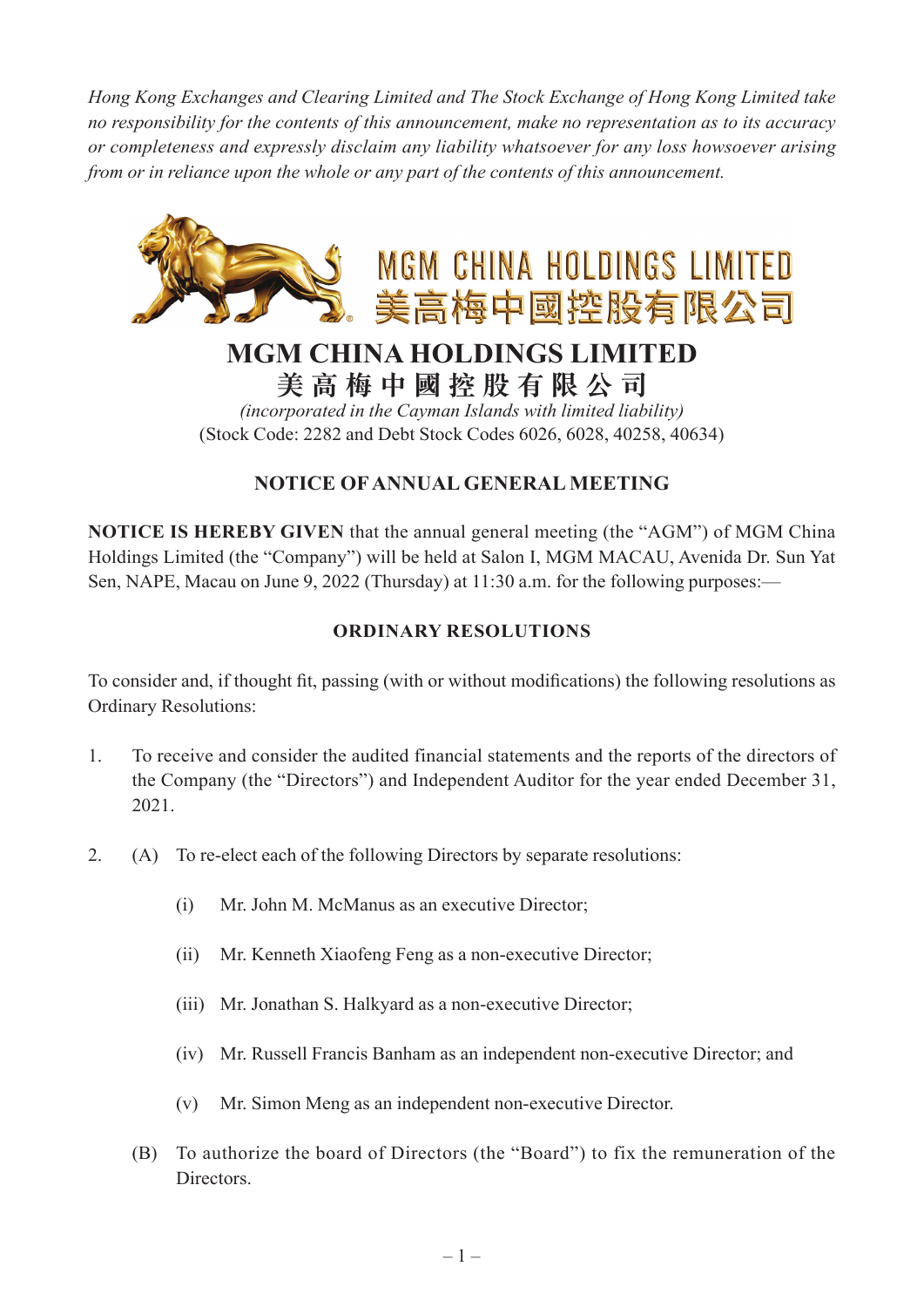3. To re-appoint Messrs. Deloitte Touche Tohmatsu as the Independent Auditor of the Company and to authorize the Board to fix their remuneration.

### 4. "**THAT**:

- (a) subject to paragraph (b) below, a general mandate be and is hereby unconditionally granted to the directors of the Company (the "Directors") to exercise during the Relevant Period (as hereinafter defined) all the powers of the Company to allot, issue and deal with additional shares in the capital of the Company and to make or grant offers, agreements or options which will or may require the exercise of such powers either during or after the Relevant Period;
- (b) the total number of shares allotted or agreed conditionally or unconditionally to be allotted and issued by the Directors pursuant to this resolution, otherwise than pursuant to (i) a rights issue; (ii) any option scheme or similar arrangement for the time being adopted for the grant or issue to the employees of the Company and/or any of its subsidiaries of shares or rights to acquire shares of the Company; or (iii) any scrip dividend scheme pursuant to the articles of association of the Company from time to time, shall not exceed 20% of the total number of issued shares of the Company at the date of passing of this resolution, and the said approval shall be limited accordingly; and
- (c) for the purpose of this resolution:

"Relevant Period" means the period from the passing of this resolution until whichever is the earliest of:

- (i) the conclusion of the next annual general meeting of the Company;
- (ii) the expiration of the period within which the next annual general meeting of the Company is required by the articles of association of the Company or any applicable laws to be held; or
- (iii) the date on which the mandate given under this resolution is revoked or varied by ordinary resolution of the shareholders at a general meeting of the Company."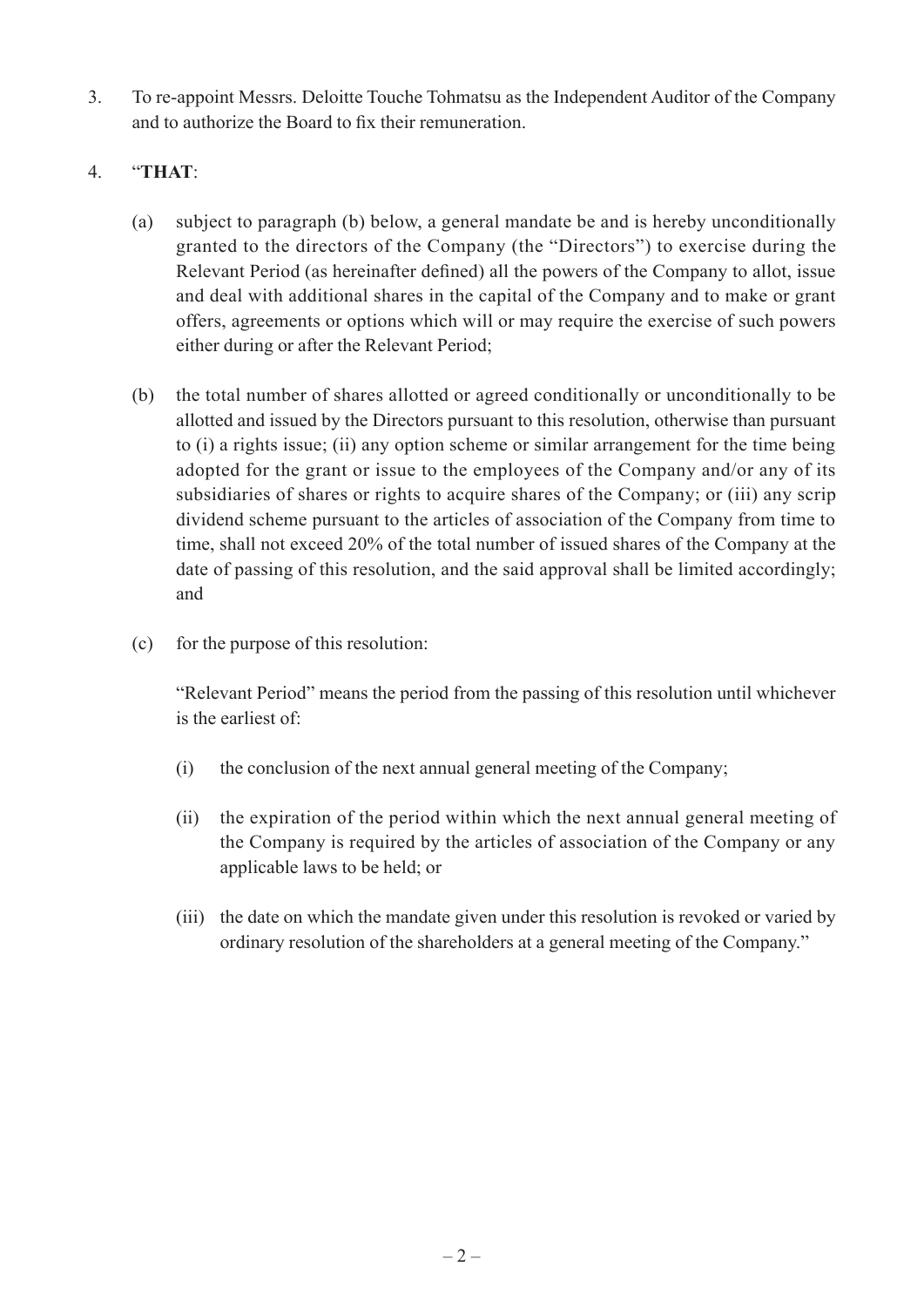## 5. "**THAT**:

- (a) subject to paragraph (b) below, a general mandate be and is hereby unconditionally granted to the directors of the Company (the "Directors") to exercise during the Relevant Period (as hereinafter defined) all the powers of the Company to repurchase the ordinary shares of the Company (the "Shares") on The Stock Exchange of Hong Kong Limited (the "Stock Exchange") subject to and in accordance with all applicable laws and the requirements of the Rules Governing the Listing of Securities on the Stock Exchange (the "Listing Rules") as amended from time to time;
- (b) the total number of Shares which may be repurchased pursuant to the approval in paragraph (a) above shall not exceed 10% of the total number of issued Shares at the date of passing this resolution and the said approval shall be limited; accordingly; and
- (c) for the purpose of this resolution:

"Relevant Period" means the period from the passing of this resolution until whichever is the earliest of:

- (i) the conclusion of the next annual general meeting of the Company;
- (ii) the expiration of the period within which the next annual general meeting of the Company is required by the articles of association of the Company or any applicable laws to be held; or
- (iii) the date on which the mandate given under this resolution is revoked or varied by ordinary resolution of the shareholders at a general meeting of the Company."

#### 6. "**THAT**:

conditional upon the passing of Resolutions (4) and (5) set out in the notice convening this meeting, the total number of shares of the Company which are repurchased by the Company pursuant to Resolution (5) shall be added to the total number of shares which may be issued pursuant to Resolution (4)."

> By Order of the Board **MGM China Holdings Limited Antonio MENANO**  *Company Secretary*

Hong Kong, May 6, 2022